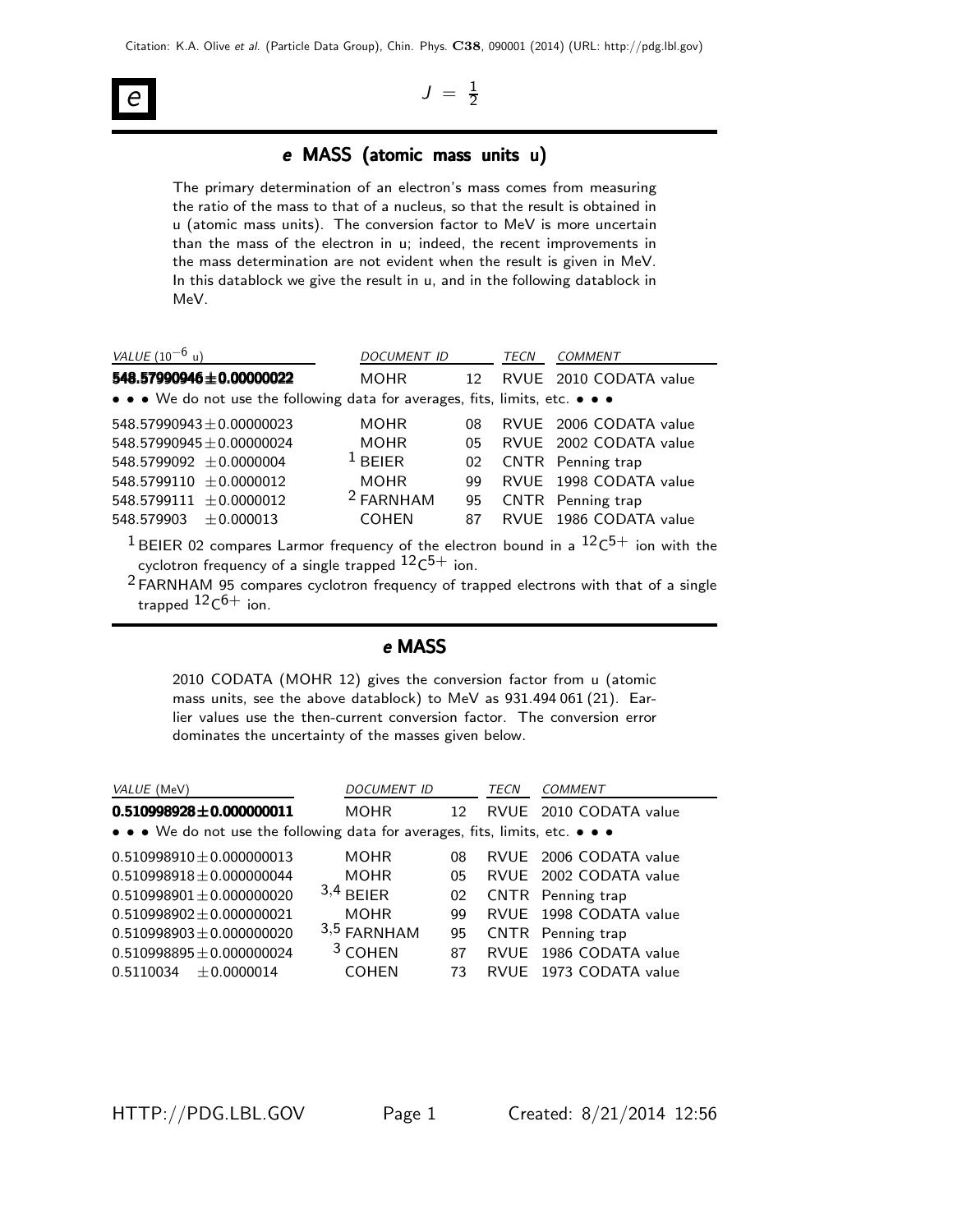- <sup>3</sup> Converted to MeV using the 1998 CODATA value of the conversion constant, 931.494013  $\pm$  0.000037 MeV/u.
- $^4$ BEIER 02 compares Larmor frequency of the electron bound in a  $\mathrm{^{12}C^{5+}}$  ion with the cyclotron frequency of a single trapped  $^{12} \rm C^{5+}$  ion.
- 5 FARNHAM 95 compares cyclotron frequency of trapped electrons with that of a single trapped  $^{12} \mathsf{C}^{6+}$  ion.

 $(m_{\rho^+} - m_{\rho^-}) / m_{\text{average}}$ 

A test of CPT invariance.

| <i>VALUE</i>                                                                  | $CL\%$ | DOCUMENT ID |    | TECN | COMMENT                                                                                          |
|-------------------------------------------------------------------------------|--------|-------------|----|------|--------------------------------------------------------------------------------------------------|
| $< 8 \times 10^{-9}$                                                          | 90     | $6$ FFF     |    |      | 93 CNTR Positronium spectroscopy                                                                 |
| • • • We do not use the following data for averages, fits, limits, etc. • • • |        |             |    |      |                                                                                                  |
| $<$ 4 $\times$ 10 $^{-8}$                                                     | 90     | CHU.        | 84 |      | <b>CNTR</b> Positronium spectroscopy                                                             |
| is exactly half the hydrogen one.                                             |        |             |    |      | <sup>6</sup> FEE 93 value is obtained under the assumption that the positronium Rydberg constant |

$$
\big|q_{e^+}+q_{e^-}\big|\big/e
$$

A test of CPT invariance. See also similar tests involving the proton.

| <i>VALUE</i>                                                                     | DOCUMENT ID TECN    |         | COMMENT                                           |
|----------------------------------------------------------------------------------|---------------------|---------|---------------------------------------------------|
| $<$ 4 $\times$ 10 <sup>-8</sup>                                                  | <sup>7</sup> HUGHES | 92 RVUE |                                                   |
| • • • We do not use the following data for averages, fits, limits, etc. • • •    |                     |         |                                                   |
| ${<}2\times10^{-18}$                                                             |                     |         | <sup>8</sup> SCHAEFER 95 THEO Vacuum polarization |
| ${<}1\times10^{-18}$                                                             |                     |         | <sup>9</sup> MUELLER 92 THEO Vacuum polarization  |
| HIIGHES 92 uses recent measurements of Rydberg-energy and cyclotron-frequency ra |                     |         |                                                   |

ent measurements of Rydberg-energy and cyclotron-frequency ratios. 8 SCHAEFER 95 removes model dependency of MUELLER 92.

9 MUELLER 92 argues that an inequality of the charge magnitudes would, through higherorder vacuum polarization, contribute to the net charge of atoms.

## e MAGNETIC MOMENT ANOMALY

# $\mu_e/\mu_B - 1 = (g-2)/2$

| VALUE (units $10^{-6}$ )                                                      | <b>DOCUMENT ID</b>                            |                   | <b>TECN</b> | CHG | <b>COMMENT</b>    |  |
|-------------------------------------------------------------------------------|-----------------------------------------------|-------------------|-------------|-----|-------------------|--|
| 1159.65218076±0.00000027                                                      | <b>MOHR</b>                                   | $12 \overline{ }$ | <b>RVUE</b> |     | 2010 CODATA value |  |
| • • • We do not use the following data for averages, fits, limits, etc. • • • |                                               |                   |             |     |                   |  |
| $1159.65218073 \pm 0.00000028$                                                | <b>HANNEKE</b>                                | 08                | <b>MRS</b>  |     | Single electron   |  |
| $1159.65218111 \pm 0.00000074$                                                | $10$ MOHR                                     | 08                | <b>RVUE</b> |     | 2006 CODATA value |  |
| $1159.65218085 + 0.00000076$                                                  | $11$ ODOM                                     | 06                | <b>MRS</b>  |     | Single electron   |  |
| $1159.6521859 + 0.0000038$                                                    | <b>MOHR</b>                                   | 05                | <b>RVUE</b> |     | 2002 CODATA value |  |
| $1159.6521869 \pm 0.0000041$                                                  | <b>MOHR</b>                                   | 99                | <b>RVUE</b> |     | 1998 CODATA value |  |
| 1159.652193<br>$+0.000010$                                                    | <b>COHEN</b>                                  | 87                | <b>RVUE</b> |     | 1986 CODATA value |  |
| 1159.6521884 $\pm$ 0.0000043                                                  | <b>VANDYCK</b>                                | 87                | <b>MRS</b>  |     | Single electron   |  |
| $1159.6521879 \pm 0.0000043$                                                  | <b>VANDYCK</b>                                | 87                | <b>MRS</b>  | $+$ | Single positron   |  |
|                                                                               | $10$ MOHR 08 average is dominated by ODOM 06. |                   |             |     |                   |  |

 $^{11}$  Superseded by HANNEKE 08 per private communication with Gerald Gabrielse.

HTTP://PDG.LBL.GOV Page 2 Created: 8/21/2014 12:56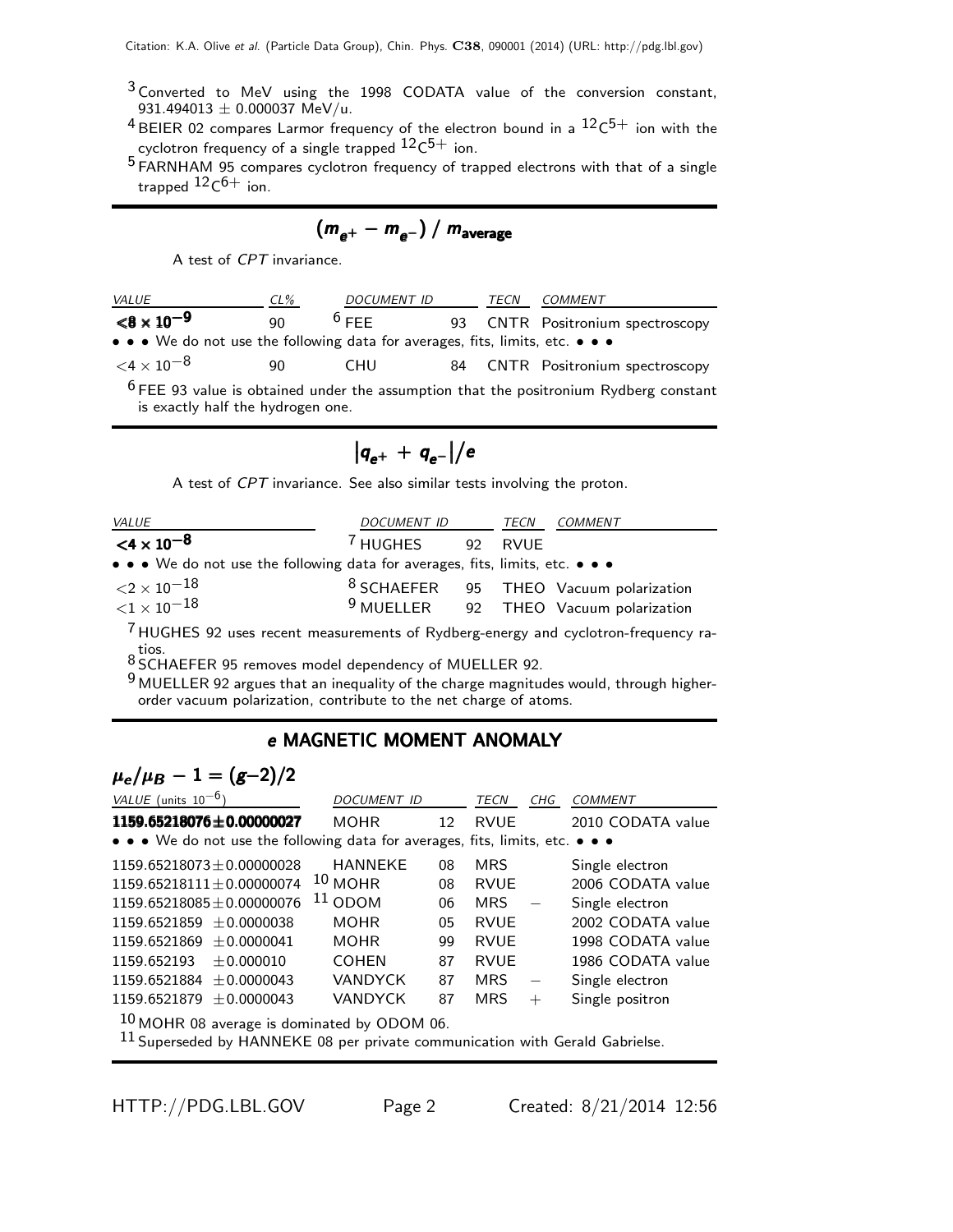$$
\left(g_{e^+}-g_{e^-}\right)/\,g_{\rm average}
$$

A test of CPT invariance.

| VALUE (units $10^{-12}$ )                                                     | CL% | DOCUMENT ID TECN COMMENT                  |  |                                                                                            |
|-------------------------------------------------------------------------------|-----|-------------------------------------------|--|--------------------------------------------------------------------------------------------|
| $-0.5\pm 2.1$                                                                 |     | <sup>12</sup> VANDYCK 87 MRS Penning trap |  |                                                                                            |
| • • • We do not use the following data for averages, fits, limits, etc. • • • |     |                                           |  |                                                                                            |
| < 12                                                                          | 95  |                                           |  | <sup>13</sup> VASSERMAN 87 CNTR Assumes $m_{e^+} = m_{e^-}$                                |
| $22 + 64$                                                                     |     | SCHWINBERG 81 MRS Penning trap            |  |                                                                                            |
| <sup>12</sup> VANDYCK 87 measured $(g_{-}/g_{+})$ -1 and we converted it.     |     |                                           |  |                                                                                            |
| $10^{-3}$                                                                     |     |                                           |  | 13 VASSERMAN 87 measured $(g_{+} - g_{-})/(g-2)$ . We multiplied by $(g-2)/g = 1.2 \times$ |

### e ELECTRIC DIPOLE MOMENT (d)

A nonzero value is forbidden by both  $T$  invariance and  $P$  invariance.

| VALUE $(10^{-28}$ ecm)                                                                    | $CL\%$ | <b>DOCUMENT ID</b>    |    | <b>TECN</b> | <b>COMMENT</b>                |
|-------------------------------------------------------------------------------------------|--------|-----------------------|----|-------------|-------------------------------|
| 10.5<br>≺                                                                                 | 90     | <sup>14</sup> HUDSON  | 11 | <b>NMR</b>  | YbF molecules                 |
| • • • We do not use the following data for averages, fits, limits, etc. • • •             |        |                       |    |             |                               |
| 6050<br>$\,<\,$                                                                           | 90     | $15$ ECKEL            | 12 | <b>CNTR</b> | $Eu0.5Ba0.5TiO3$<br>molecules |
| 6.9 <sub>±</sub><br>7.4                                                                   |        | <b>REGAN</b>          | 02 | <b>MRS</b>  | $205$ TI beams                |
| 18<br>12<br>士<br>士                                                                        | - 10   | <sup>16</sup> COMMINS | 94 | <b>MRS</b>  | $205$ TI beams                |
| 27<br>83<br>$^{+}$                                                                        |        | 16 ABDULLAH           | 90 | <b>MRS</b>  | $205$ TI beams                |
| 1400<br>$\pm$ 2400                                                                        |        | <b>CHO</b>            | 89 | <b>NMR</b>  | TI F molecules                |
| 150<br>550<br>$+$                                                                         | ±150   | <b>MURTHY</b>         | 89 |             | Cesium, no B field            |
| 5000<br>$\pm 11000$                                                                       |        | LAMOREAUX             | 87 | <b>NMR</b>  | $^{199}$ Hg                   |
| 19000<br>± 34000                                                                          | 90     | <b>SANDARS</b>        | 75 | <b>MRS</b>  | Thallium                      |
| 7000<br>$±$ 22000                                                                         | 90     | <b>PLAYER</b>         | 70 | <b>MRS</b>  | Xenon                         |
| $<$ 30000                                                                                 | 90     | <b>WEISSKOPF</b>      | 68 | <b>MRS</b>  | Cesium                        |
| 14 HIIDSON 11 gives a measurement corresponding to this limit as $(-24 + 57 + 15) \times$ |        |                       |    |             |                               |

<code>HUDSON</code> 11 gives a measurement corresponding to this limit as ( $-2.4\pm5.7\pm1.5)\times$  $10^{-28}$  ecm.

15 ECKEL 12 gives a measurement corresponding to this limit as  $(-1.07 \pm 3.06 \pm 1.74) \times$  $10^{-25}$  ecm.

16 ABDULLAH 90, COMMINS 94, and REGAN 02 use the relativistic enhancement of a valence electron's electric dipole moment in a high-Z atom.

## e<sup>−</sup> MEAN LIFE / BRANCHING FRACTION

A test of charge conservation. See the "Note on Testing Charge Conservation and the Pauli Exclusion Principle" following this section in our 1992 edition (Physical Review D45 S1 (1992), p. VI.10).

Most of these experiments are one of three kinds: Attempts to observe (a) the 255.5 keV gamma ray produced in  $e^-\rightarrow \nu_e \gamma$ , (b) the (K) shell x ray produced when an electron decays without additional energy deposit, e.g.,  $e^ \rightarrow \nu_e \overline{\nu}_e \nu_e$  ("disappearance" experiments), and (c) nuclear deexcitation gamma rays after the electron disappears from an atomic shell and the nucleus is left in an excited state. The last can include both weak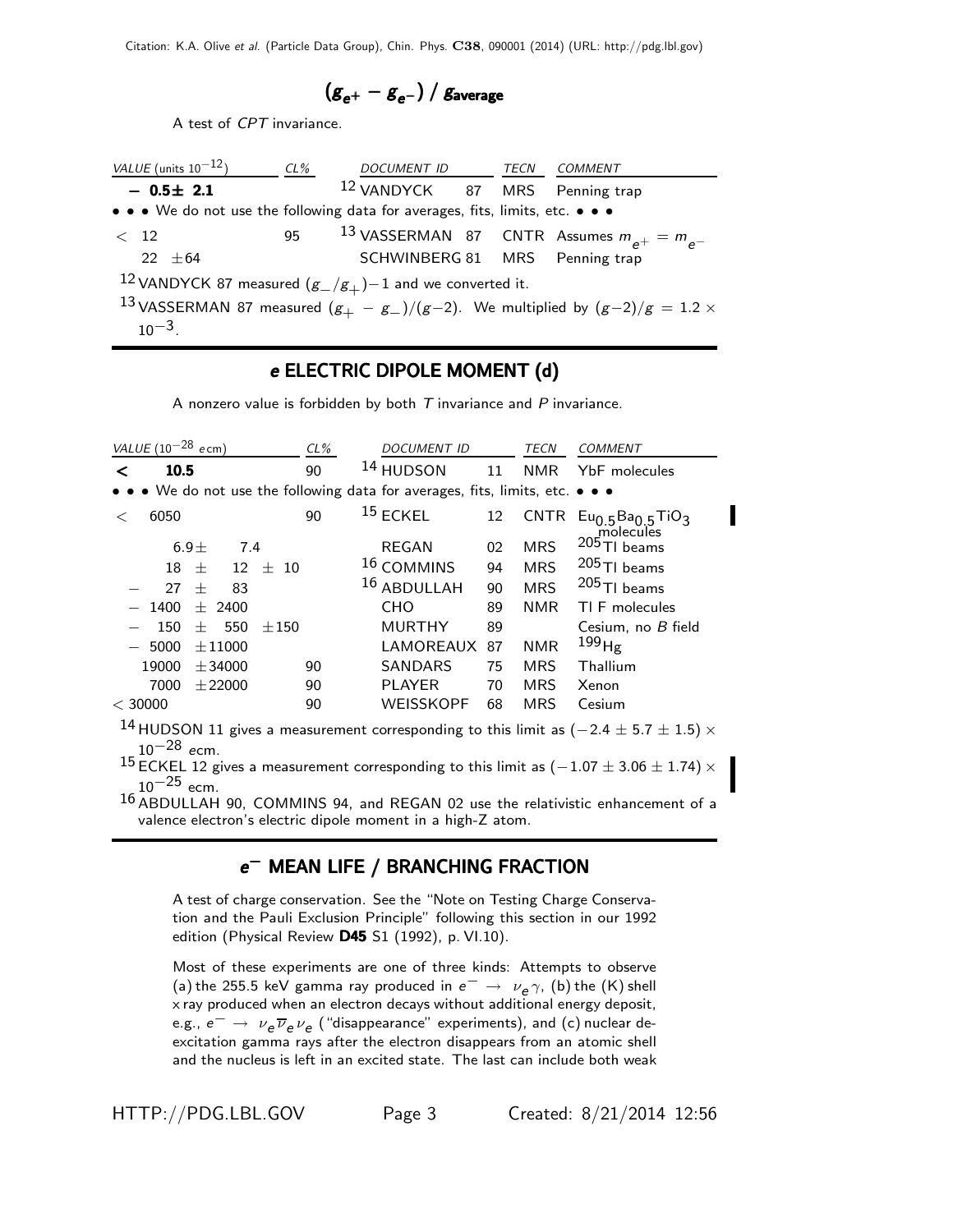boson and photon mediating processes. We use the best  $e^- \rightarrow \nu_e \gamma$  limit for the Summary Tables.

Note that we use the mean life rather than the half life, which is often reported.

#### $e \rightarrow \nu_e \gamma$  and astrophysical limits

| <i>VALUE</i> (yr)              | CL% | <i>DOCUMENT ID</i>                                                            |    | TECN | COMMENT                                                                  |
|--------------------------------|-----|-------------------------------------------------------------------------------|----|------|--------------------------------------------------------------------------|
| $>4.6 \times 10^{26}$          | 90  | BACK                                                                          |    |      | 02 BORX $e^- \rightarrow \nu \gamma$                                     |
|                                |     | • • • We do not use the following data for averages, fits, limits, etc. • • • |    |      |                                                                          |
| $>1.22\times10^{26}$           | 68  | <sup>17</sup> KLAPDOR-K07 CNTR $e^- \rightarrow \nu \gamma$                   |    |      |                                                                          |
| $>3.4 \times 10^{26}$          | 68  | BELLI                                                                         |    |      | 00B DAMA $e^- \rightarrow \nu \gamma$ , liquid Xe                        |
| $>3.7 \times 10^{25}$          | 68  | AHARONOV 95B CNTR $e^- \rightarrow \nu \gamma$                                |    |      |                                                                          |
| $>2.35\times 10^{25}$          | 68  | BALYSH                                                                        |    |      | 93 $\,$ CNTR $\,$ e $^-\rightarrow\,\,\nu\,\gamma,\,{}^{76}$ Ge detector |
| $>1.5 \times 10^{25}$          | 68  | <b>AVIGNONE</b>                                                               | 86 |      | CNTR $e^- \rightarrow \nu \gamma$                                        |
| $>1$ $\times$ 10 <sup>39</sup> |     | $18$ ORITO                                                                    |    |      | 85 ASTR Astrophysical argument                                           |
| $>3$ $\times$ 10 <sup>23</sup> | 68  | <b>BELLOTTI</b>                                                               |    |      | 83B CNTR $e^- \rightarrow \nu \gamma$                                    |
|                                |     |                                                                               |    |      |                                                                          |

 $^{17}$  The authors of A. Derbin et al, arXiv:0704.2047v1 argue that this limit is overestimated by at least a factor of 5.

 $^{18}$  ORITO 85 assumes that electromagnetic forces extend out to large enough distances and that the age of our galaxy is  $10^{10}$  years.

#### Disappearance and nuclear-de-excitation experiments

| VALUE (yr)                                                                    | CL% | <b>DOCUMENT ID</b> | <b>TECN</b> | <b>COMMENT</b>                                      |
|-------------------------------------------------------------------------------|-----|--------------------|-------------|-----------------------------------------------------|
| $>6.4 \times 10^{24}$                                                         | 68  | $19$ BFI I I       |             | 99B DAMA De-excitation of <sup>129</sup> Xe         |
| • • • We do not use the following data for averages, fits, limits, etc. • • • |     |                    |             |                                                     |
| $>4.2\times10^{24}$                                                           | 68  | <b>BELLI</b>       |             | 99 DAMA lodine L-shell disappearance                |
| $>2.4\times10^{23}$                                                           | 90  | $20$ BELLI         |             | 99D DAMA De-excitation of <sup>127</sup> I (in NaI) |
| $>4.3\times10^{23}$                                                           | 68  | AHARONOV           |             | 95B CNTR Ge K-shell disappearance                   |
| $>2.7\times10^{23}$                                                           | 68  | <b>REUSSER</b>     |             | 91 CNTR Ge K-shell disappearance                    |
| $>2 \times 10^{22}$                                                           | 68  | <b>BELLOTTI</b>    |             | 83B CNTR Ge K-shell disappearance                   |
| 10 $\sim$                                                                     |     |                    |             |                                                     |

<sup>19</sup> BELLI 99B limit on charge nonconserving e<sup>−</sup> capture involving excitation of the 236.1 keV nuclear state of  $129x$ e; the 90% CL limit is  $3.7 \times 10^{24}$  yr. Less stringent limits for other states are also given.

 $20$  BELLI 99D limit on charge nonconserving  $e^-$  capture involving excitation of the 57.6 keV nuclear state of  $127$ I. Less stringent limits for the other states and for the state of  $23$ Na are also given.

## LIMITS ON LEPTON-FLAVOR VIOLATION IN PRODUCTION

Forbidden by lepton family number conservation.

This section was added for the 2008 edition of this Review and is not complete. For a list of further measurements see references in the papers listed below.

| $\sigma(e^+e^- \rightarrow e^{\pm}\tau^{\mp})$ / $\sigma(e^+e^- \rightarrow \mu^+\mu^-)$          |  |  |         |                                 |  |
|---------------------------------------------------------------------------------------------------|--|--|---------|---------------------------------|--|
| <u>VALUE CL% DOCUMENT ID TECN</u>                                                                 |  |  | COMMENT |                                 |  |
| <b><math>\leq</math>8.9 x 10<sup>-6</sup></b> 95 AUBERT 07P BABR $e^+e^-$ at $E_{cm} = 10.58$ GeV |  |  |         |                                 |  |
| • • • We do not use the following data for averages, fits, limits, etc. • • •                     |  |  |         |                                 |  |
| $\langle 1.8 \times 10^{-3} \rangle$ 95 GOMEZ-CAD 91 MRK2 $e^+e^-$ at $E_{cm} = 29$ GeV           |  |  |         |                                 |  |
| HTTP://PDG.LBL.GOV                                                                                |  |  |         | Page 4 Created: 8/21/2014 12:56 |  |